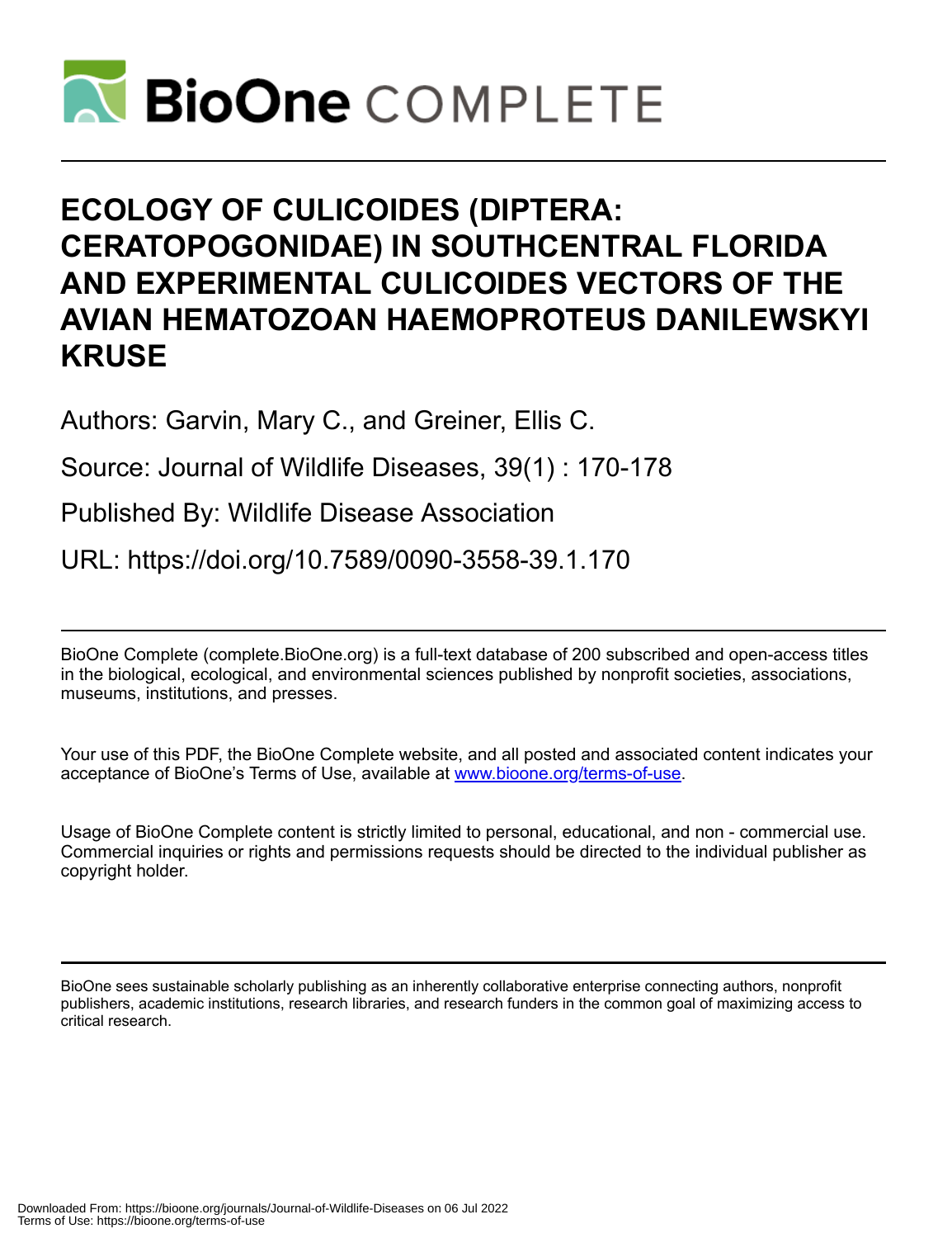# **ECOLOGY OF CULICOIDES (DIPTERA: CERATOPOGONIDAE) IN SOUTHCENTRAL FLORIDA AND EXPERIMENTAL CULICOIDES VECTORS OF THE AVIAN HEMATOZOAN HAEMOPROTEUS DANILEWSKYI KRUSE**

# **Mary C. Garvin**1,2,3,4 **and Ellis C. Greiner**<sup>1</sup>

<sup>1</sup> Dept. of Pathobiology, P.O. Box 110880, University of Florida, Gainesville, Florida 32610, USA

<sup>2</sup> Archbold Biological Station, P.O. Box 2057, Lake Placid, Florida 33862, USA

<sup>3</sup> Current address: Department of Biology, Oberlin College, Oberlin, Ohio 44074, USA

<sup>4</sup> Corresponding author (email: mary.garvin@oberlin.edu)

ABSTRACT: To determine the vectors of *Haemoproteus danilewskyi* in blue jays (*Cyanocitta cristata*) in southcentral Florida (USA), we conducted a 2 yr study from January 1993 to December 1995 of the presence and seasonal abundance of *Culicoides* spp. Of the 14 species of *Culicoides* captured in Centers for Disease Control light traps, 10 were ornithophilic. Of these, *C. edeni, C. knowltoni, C. stellifer, C. beckae,* and *C. arboricola* were most abundant, representing 46% of the total collection and 99% of the ornithophilic collection. The presence of *C. stellifer* in Bennett trap collections represents a new biting record for this species on passerine birds. We experimentally challenged the most abundant ornithophilic species to determine which were capable of supporting sporogonic development of *H. danilewskyi. Culicoides edeni, C. knowltoni,* and *C. arboricola* supported sporogonic development of *H. danilewskyi.*

*Key words:* Blue jay, *Culicoides, Cyanocitta cristata, Haemoproteus,* vector.

#### **INTRODUCTION**

Biting midges (Dipter: Ceratopogonidae) are competent vectors of *Haemoproteus* spp. (Fallis and Wood, 1957; Bennett and Fallis, 1960; Bennett and Combs, 1975) which are common hematozoa in wild birds. Despite a great deal of recent interest in the effect of blood parasites on the evolutionary ecology of birds, little is known of the pathogenicity and ecology of species of *Haemoproteus* because laboratory infections are difficult to establish. Unlike species of *Plasmodium,* infections of *Haemoproteus* cannot be transmitted between birds via inoculation with infected blood because schizogony does not occur in erythrocytes. Therefore, pathogenicity studies of *Haemoproteus* spp. require the determination of arthropod vectors for their use as a source of infective sporozoites.

*Haemoproteus danilewskyi* is a common blood parasite of blue jays in south Florida (USA; Garvin and Greiner, 2003). In Newfoundland (Canada), Fallis and Bennett (1960, 1961) found that *Culicoides crepuscularis, C. stilobezziodes,* and *C. sphagnumensis* were capable of supporting development of *H. danilewskyi.* However, of these ceratopogonids, only *C. crepuscularis* is known from previous surveys at our field site in southcentral Florida (W. Wirth pers. comm).

Of the other species captured by Wirth at our field site, five are known to be ornithophilic. *Culicoides arboricola* was reported to feed on chickens (Snow et al., 1957), *C. stellifer* on turkeys (Humphreys and Turner, 1973), *C. crepuscularis* on chickens (Hoffman, 1925), and *C. edeni* on turkeys (Atkinson et al., 1983).

As part of a 3 yr field investigation of the pathology and epizootiology of *H. danilewskyi* in blue jays (*Cyanocitta cristata*) in southcentral Florida, we determined the diversity, relative abundance, seasonal abundance, and vertical distribution of *Culicoides* species as well as the meterological factors affecting abundance. Using the five most abundant ornithophilic species from these collections, we conducted a laboratory study to determine which were capable of supporting sporogonic development of *H. danilewskyi* in captive blue jays.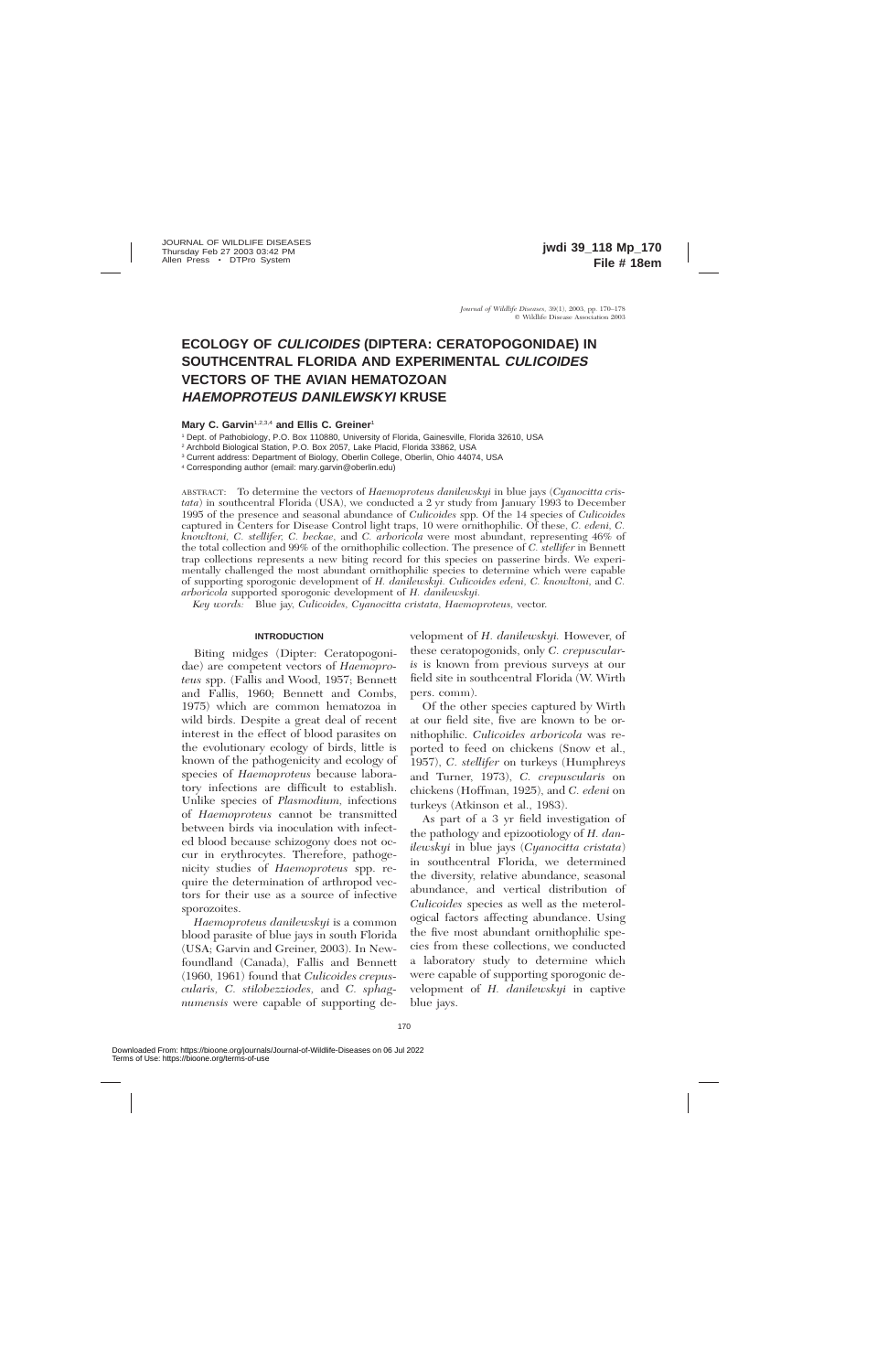#### **METHODS**

#### **Study site and vector survey**

Field work was conducted at Archbold Biological Station (Archbold;  $27^{\circ}10'$ N,  $81^{\circ}21'$ W) at the southern end of the Lake Wales Ridge in Highlands County, southcentral Florida. The 2,024 ha, xeric upland preserve is a relict ancient dune system comprised of a mosaic of seven vegetation types that vary with elevation across a range of 35–65 m (Abrahamson et al., 1984). The climate is subtropical with a rainy season during the hot summer months and dry, mild conditions during the winter months. Average rainfall is 133 cm, with most rain falling between June and September and least during winter and spring months. Temperatures below freezing are recorded several times a year between November and February, but are continuous for only several hours.

Because vector abundance and diversity vary with microhabitat, we established two trap sites 1 km apart to monitor vector populations. We chose sites likely to have similar blue jay abundance (Tarvin and Garvin, 2002), but different elevation and vegetation associations to provide a more complete picture of species diversity and abundance than would be obtained with a single site. Site 1 was located at the Florida Division of Forestry firetower at an altitude of 63 m, the highest point at Archbold. The area was human-modified by mowing with welldrained soil and was surrounded by pine forest. The only known standing water available for *Culicoides* larval development in this area was a  $0.5 \times 0.5$  m permanent puddle created by a leaking faucet 150 m from the trap site. Treeholes and the gutters on a small cottage 20 m from the tower also may have served as larval habitat. Slash pines (*Pinus elliotti*) are common and probably provide numerous sites for species such as *C. arboricola* which breed in treeholes (Blanton and Wirth, 1979), and possibly *C. beckae* and *C. knowltoni,* although larval habitats for these two species are not known. Site 2, elevation 42 m, also was in a humanmodified area and next to an old cattle pond with a sandy edge where ground breeding species, such as *C. insignis* and *C. edeni* may deposit eggs (Blanton and Wirth, 1979). The site was mainly unmaintained pasture with numerous large slash pines and patches of oak (*Quercus* spp.) understory. An orange grove that extended several km to the east and south was 150 m from the trap site and scrubby flatwoods was to the north and west.

To determine seasonal abundance of *Culicoides* spp. at Archbold, we made biweekly light trap collections from January through September 1993. Then, to gain a finer resolu-

tion of species abundance, we made weekly collections for the remainder of the study, from October 1994 through December 1995. At each site, we operated five Centers for Disease Control (CDC) incandescent light traps (Model 512, J. W. Hock Co., Gainesville, Florida), each supplemented with approximately 0.5 kg of dry ice as a carbon dioxide source in a 2 l water thermos (Coleman Co., Inc., Wichita, Kansas, USA). To avoid confounding effects of weather, we did not trap on nights that were likely to be windy or rainy. Average monthly abundance of each *Culicoides* spp. was determined by dividing the total number of individuals captured during the month by the number of trap-nights that month.

Because *Culicoides* species vary in the height at which they feed, we used a rope and pulley system to position sets of traps above each other at 2 m increments from 4–12 m high and operated traps from approximately 1 hr before sunset to 1 hr after sunrise. To determine vertical distribution of the most abundant ornithophilic *Culicoides* species, we combined data from both trap sites to give a more general assessment of the overall *Culicoides* population at Archbold. Chi-square contingency analysis was used to compare prevalence of *C. edeni, C. arboricola,* and *C. knowltoni* at each trap height and a Kruskal-Wallis One-way ANOVA was used to compare mean abundance of each species at each of the five trap heights.

To identify *Culicoides* that naturally feed on blue jays and in an attempt to infect flies for experimental infection, Bennett traps (Bennett, 1960) were operated in the forest canopy from 1 hr before sunset to 1 hr after sunset at seven sites for 51 nights in 1993 and 1994. As bait, an infected blue jay, sedated with 7.5 mg (ketamine hydrochloride, Fort Dodge Laboratories, Fort Dodge, Iowa) was placed in a  $30\times15\times20$  cm cage made of  $1.5\times1.25$  cm hardware cloth that was centered on a  $60\times60$ cm plywood board. With rope and pulley, we hoisted the jay 10–12 m into the forest canopy. After approximately 10 min, the jay was quickly, but carefully, lowered to the ground and covered with a  $58\times58$  cm nylon organdy box. A second jay was then hoisted into the canopy while the first sat undisturbed for 8–10 min to allow *Culicoides* to finish feeding and leave the bird. Flies were aspirated from the organdy box through a sleeve in the top after the cover was in place for 10 min and were placed into fly holding boxes. During some of the trapping sessions, dry ice was hung directly above the cage to provide additional carbon dioxide as an attractant.

The influence of temperature and rainfall on vector abundance was evaluated by comparing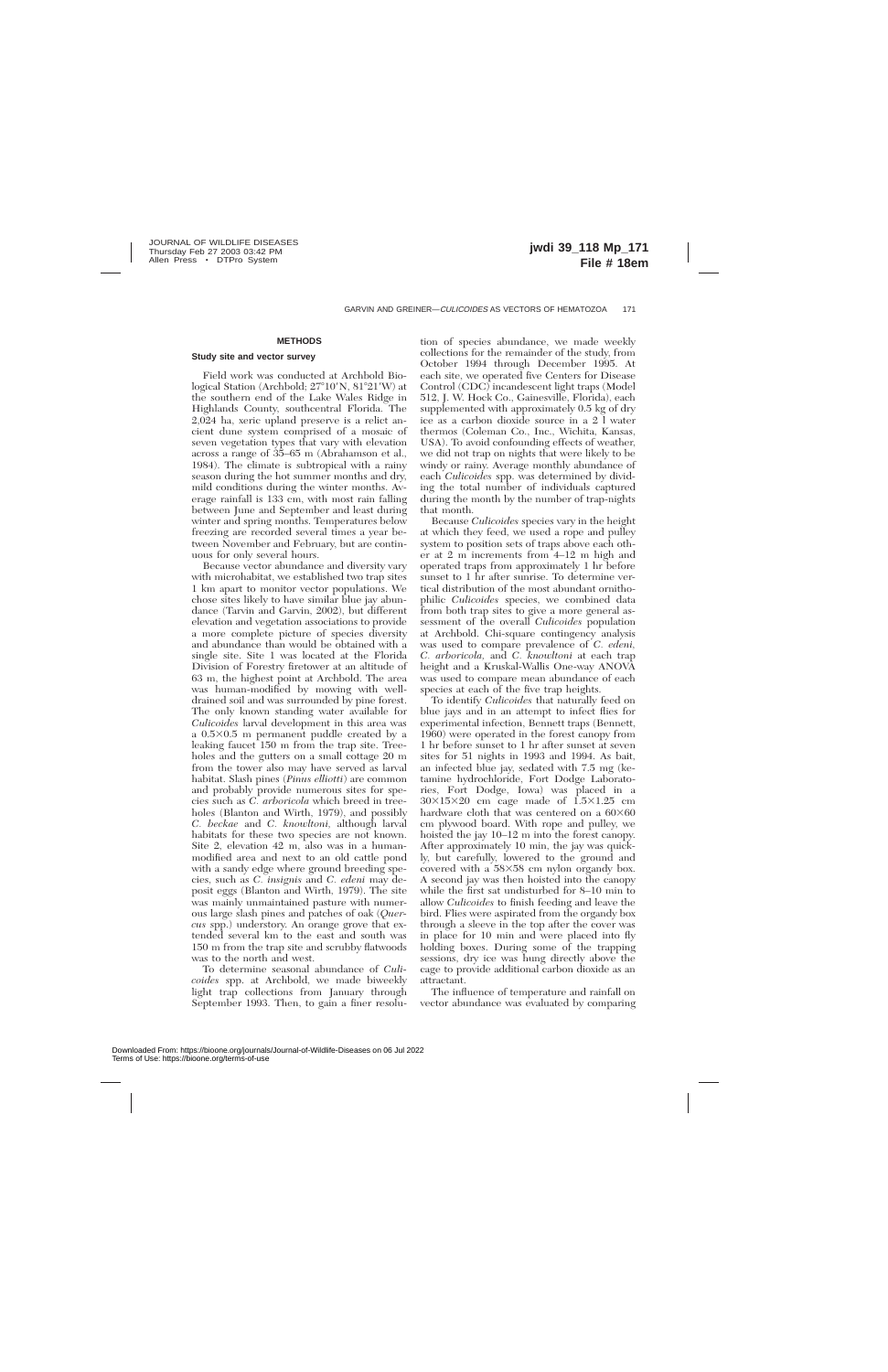vector activity with weather data collected from two meteorological stations maintained by the scientific staff at Archbold Biological Station. Hourly temperature and windspeed data were recorded at Archbold's Environmental Science Engineering Station at the southern end of the station, and rainfall was monitored daily approximately 100 m east of the station laboratories. To examine the influence of temperature on adult *Culicoides* activity, we compared trapping night temperatures to abundance of *C. arboricola, C. edeni,* and *C. knowltoni* for 55 trapping nights from January–June 1994 and January–December 1995. Mean trapping night temperature was calculated for each trapping session by averaging the hourly temperatures during trap operation. The influence of rainfall on *Culicoides* activity was examined by comparing the total rainfall for the 30 days preceding each trap night to the number of *C. arboricola, C. edeni,* and *C. knowltoni* captured each trapping night from January 1994–December 1995. We used Spearman's rank correlation coefficient to assess the relationship between mean monthly abundance of *C. edeni, C. arboricola,* and *C. knowltoni* and the previous month's rainfall in 1994 and 1995, as well as mean hourly temperature and average windspeed during the trap session.

#### **Experimental infections**

To determine which of the five most abundant ornithophilic species of *Culicoides* are capable of sporogonic development of *H. danilewskyi,* individuals of each species were captured in CDC light traps equipped with fine mesh collection bags and supplemented with approximately 0.5 kg of dry ice in a 2 l thermos. Traps were set approximately 1 hr before sunset and collections were made approximately 1 hr after sunrise by aspirating live *Culicoides* from the collection bags into 240 ml cardboard ice cream boxes fixed with nylon mesh lids. Cotton swabs soaked in 5% sucrose solution were placed on the mesh as a source of food and moisture, and replaced daily to prevent molding. A petri dish was placed on each box as a lid to help retain moisture and boxes were stored in the laboratory at 24–28 C.

Individuals of each *Culicoides* species were infected by allowing them to feed on a naturally infected blue jay that was captured and held in captivity. Via thin blood smear, we determined that density of infection in the jay was 30 infected red blood cells (RBCs) per 10,000 RBCs. A representative slide was deposited in the US National Parasite Collection (Beltsville, Maryland, USA; Accession number 091708). We held *Culicoides* in a 10 ml clear plastic vial and placed the open end of the vial against the breast, from which feathers had been removed to facilitate feeding. Engorged flies were maintained in the laboratory, as described, for 10 days to allow infections to develop to the sporozoite stage (Atkinson et al., 1983). *Culicoides* were chilled and identified to species by wing pattern (Blanton and Wirth, 1979). Speciesspecific pools were prepared with 1 ml RPMI tissue culture medium in a Tenbrock glass tissue grinder inserted into an ice bath. Each species-specific slurry was recovered with a separate 1ml tuberculin syringe for inoculation into uninfected 1 yr old blue jays raised in captivity from 10 day old nestlings. Each of the five blue jays was examined daily during the week preceding inoculation to confirm absence of infection. The birds were inoculated in the abdominal cavity with a separate species-specific slurry and maintained in vector proof facilities at Archbold as described by Garvin et al. (2003). Beginning on day 8 post-inoculation we prepared blood smears daily to search for transmission and the timing of onset of detectable parasitemia. Each slide was examined until approximately 100,000 erythrocytes were observed. Jays were declared uninfected if *H. danilewskyi* was not detected by 28 days postinoculation.

#### **RESULTS**

# **Survey**

During 78 nights of light trapping at two sites, we captured 25,101 *Culicoides* representing 14 species (Table 1). *Culicoides insignis,* a mammal feeder, represented over half of the total collection. Of the known ornithophilic species, *C. edeni* was most abundant, followed by *C. knowltoni, C. stellifer, C. beckae, C. arboricola, C. crepuscularis, C. haematopotus,* and *C. hinmani.* The number of flies captured per trap followed a negative binomial distribution. Of the eight ornithophilic species collected in light traps (Table 1), five species, *C. edeni, C. knowltoni, C. stellifer, C. beckae,* and *C. arboricola* constituted 46% of the total collection and 99.1% of the ornithophilic collection. Three engorged *C. stellifer* were aspirated from a single Bennett trap, representing the only *Culicoides* collected via this method in this study.

The total number of *Culicoides* captured at site 1 was slightly greater than at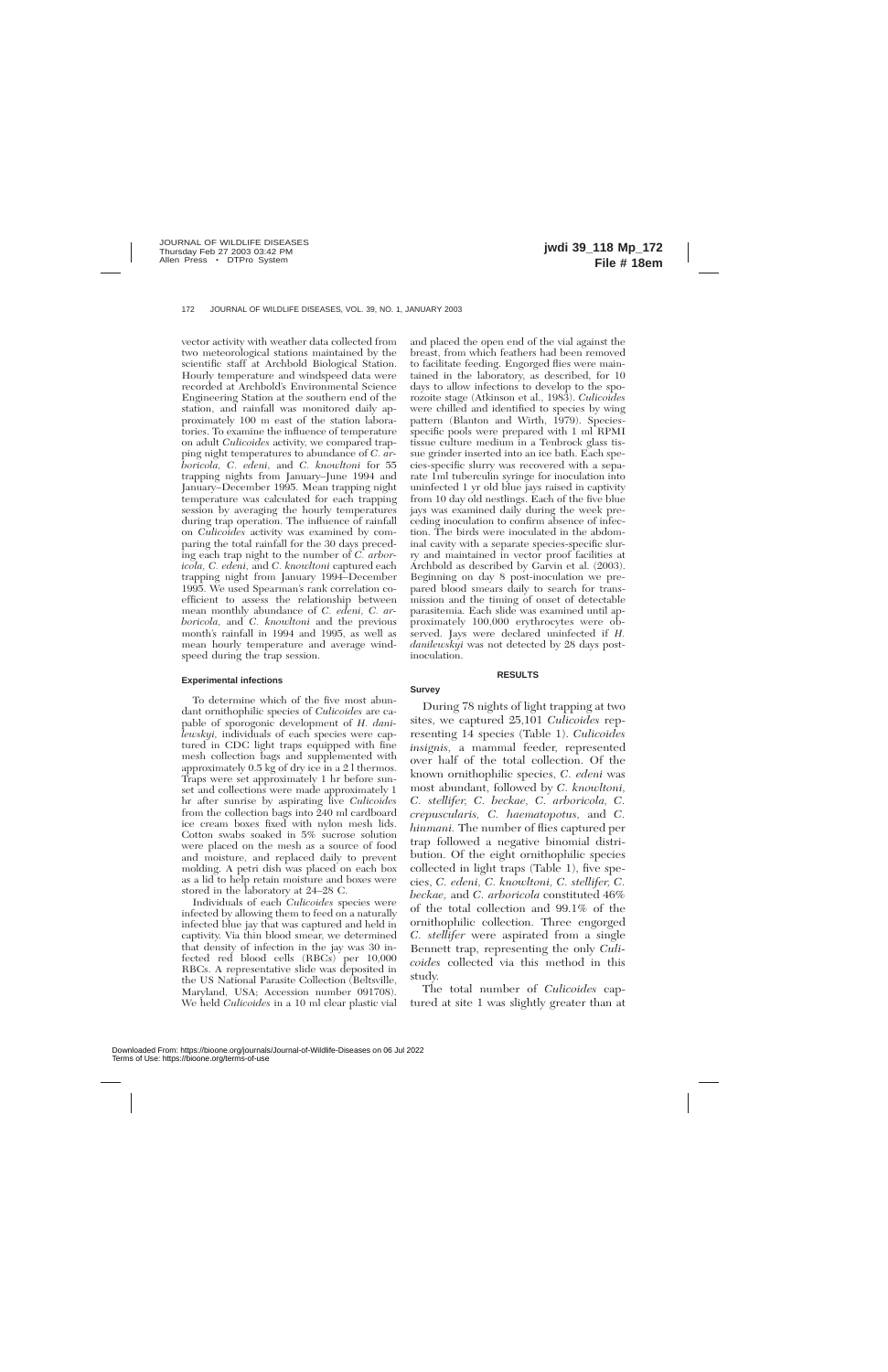| Species            | Site 1              |           | Site 2              |           |
|--------------------|---------------------|-----------|---------------------|-----------|
|                    | Number<br>collected | $%$ total | Number<br>collected | $%$ total |
| C. <i>insignis</i> | 4,271               | 31.9      | 9,136               | 68.1      |
| C. edeni           | 5,153               | 84.0      | 978                 | 16.0      |
| C. knowltoni       | 1,819               | 80.9      | 430                 | 19.0      |
| C. stellifer       | 915                 | 52.1      | 842                 | 47.9      |
| C. beckae          | 848                 | 92.0      | 74                  | 8.0       |
| C. arboricola      | 438                 | 89.4      | 52                  | 10.6      |
| C. crepuscularis   | 30                  | 53.6      | 26                  | 46.4      |
| C. haematopotus    | 35                  | 83.3      | 7                   | 16.7      |
| C. pusillus        | 1                   | 5.6       | 17                  | 94.4      |
| C. baueri          | 8                   | 66.7      | 4                   | 33.3      |
| C. hinmani         | 3                   | 27.3      | 8                   | 72.7      |
| C. furens          | 3                   | 100.0     | 0                   | 0.0       |
| $C.$ nanus         | $\overline{0}$      | 0.0       | $\mathfrak{2}$      | 100.0     |
| C. bickleyi        | $\Omega$            | 0.0       |                     | 100.0     |
| Total              | 13,524              |           | 11,577              |           |

TABLE 1. Species of *Culicoides* captured in CDC light traps and their relative numbers and percent at site 1 and site 2. A total of 25,101 individuals were collected during 78 trapping nights from January 1994– December 1995.

site 2 and the relative abundance of each species varied considerably between the sites (Table 1). With the exception of *C. insignis,* the six most common species of *Culicoides* were more abundant at site 1 than at site 2. Over 80% of *C. edeni, C. knowltoni, C. beckae,* and *C. arboricola*



FIGURE 1. Mean monthly number of *C. arboricola, C. edeni*, and *C. knowltoni* captured in CDC light traps, all trap sites combined, 1994-95.

were captured at site 1. *Culicoides stellifer* also was slightly more abundant at site 1.

Generally, seasonal abundance of *C. edeni, C. arboricola,* and *C. knowltoni* was high in spring and summer and low in winter (Fig. 1). Numbers of *C. arboricola* were lowest during the winter months and highest from April through November. The pattern for *C. edeni* was similar to that of *C. arboricola* with the lowest mean monthly abundance in winter. Similarly, abundance of *C. knowltoni* also was lowest during winter months. In 1994 *C. knowltoni* was absent from collections intermittently throughout the year. Unlike *C. arboricola* and *C. edeni,* mean monthly abundance of *C. knowltoni* was significantly lower in 1994 than in 1995, with 186 and 2,063 individuals captured respectively  $(t=110.5, P=0.024)$ .

Average hourly temperature during each trap session was positively correlated with abundance of *C. arboricola* ( $r_s$ =0.57, *P*<0.001), *C. edeni* (*r*<sub>s</sub>=0.61, *P*<0.001), and *C. knowltoni*  $(r_s=0.40, P<0.001;$  Fig. 2). During the study period, temperature at Archbold ranged from 8 C in December, 1995 to 32 C in May, 1995. The lowest average weekly temperatures were record-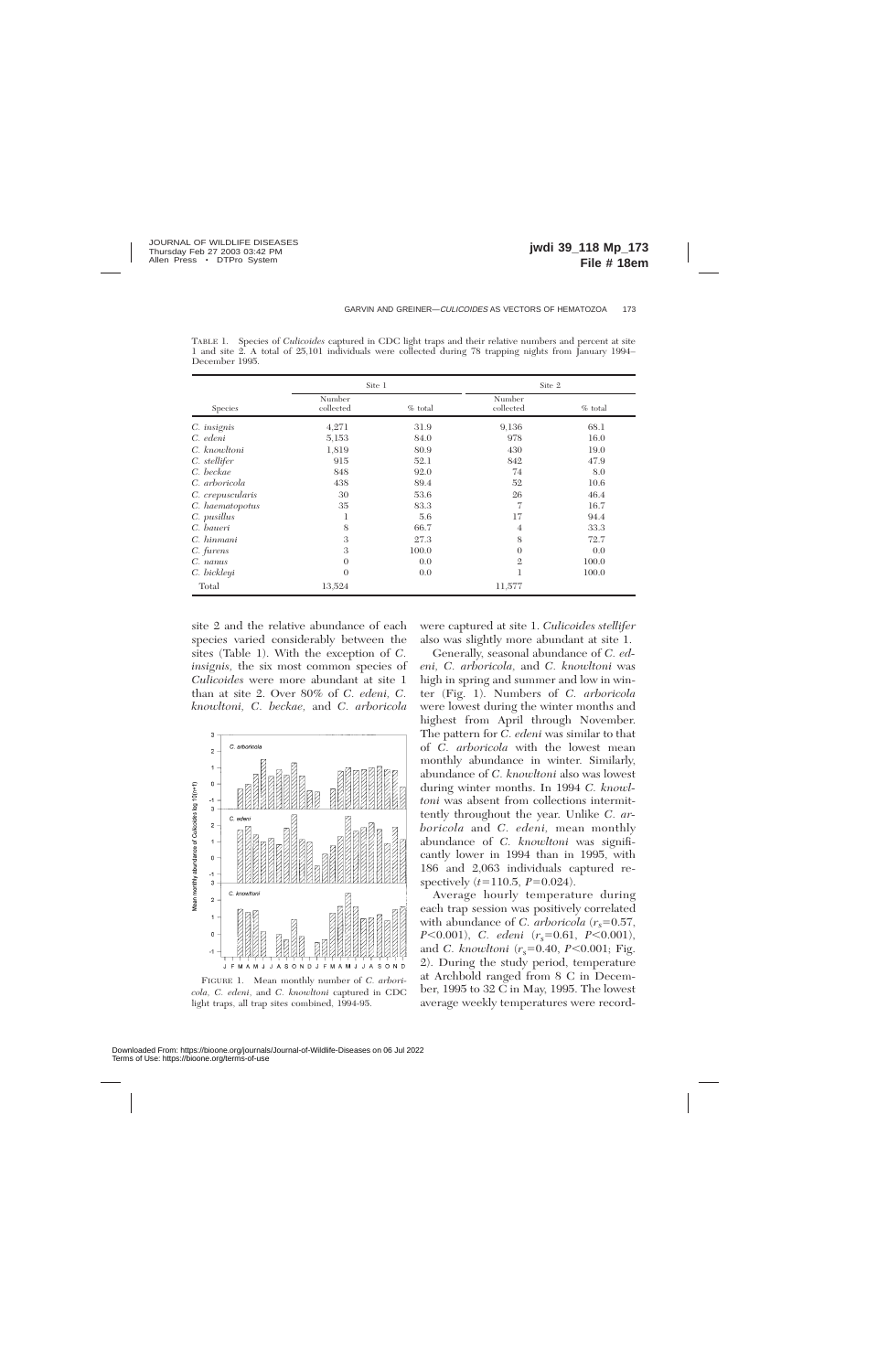

FIGURE 2. Abundance of *C. arboricola, C. edeni*, and *C. knowltoni* in relation to average hourly temperature during trap session, 1994–95.

ed in December, January, and February, and the highest average weekly temperatures were recorded in May, June, July, and August.

Average annual rainfall from 1992–95 was 143 cm and peaked during the warmer months in the summer and early fall. The influence of total monthly rainfall on mean vector abundance during the following month varied with species (Fig. 3). Abundance of *C. arboricola* was positively correlated  $(r_s=0.58, P<0.001)$  with previous month's rainfall, however abundance of *C. edeni* and *C. knowltoni* was not  $(r_s=0.21, P=0.74, r_s=-0.13, P=0.275).$ 

Windspeed had a significant negative effect on the abundance of both *C. arbori* $cola (r_s=-0.38, P=0.006)$  and *C. edeni*  $(r_s=-0.41, P=0.003)$ , but not on *C*. *knowltoni*  $(r_s = -0.12, P = 0.402; Fig. 4)$ .

All three species were most abundant at 12 m above ground and became less abundant with each 2 m reduction in height (Fig. 5). The lowest percent of *C. edeni* (8%) and *C. knowltoni* (3%) was at 4 m, and *C. arboricola* (8%) at 6 m. The influence of height was significant for both *C.*



FIGURE 3. Abundance of *C. arboricola, C. edeni*, and *C. knowltoni* relative to total rainfall during 1 mo prior to trapping night, 1994–95.



FIGURE 4. Abundance of *C. arboricola, C. edeni*, and *C. knowltoni* relative to average hourly windspeed during trap session, 1994–95.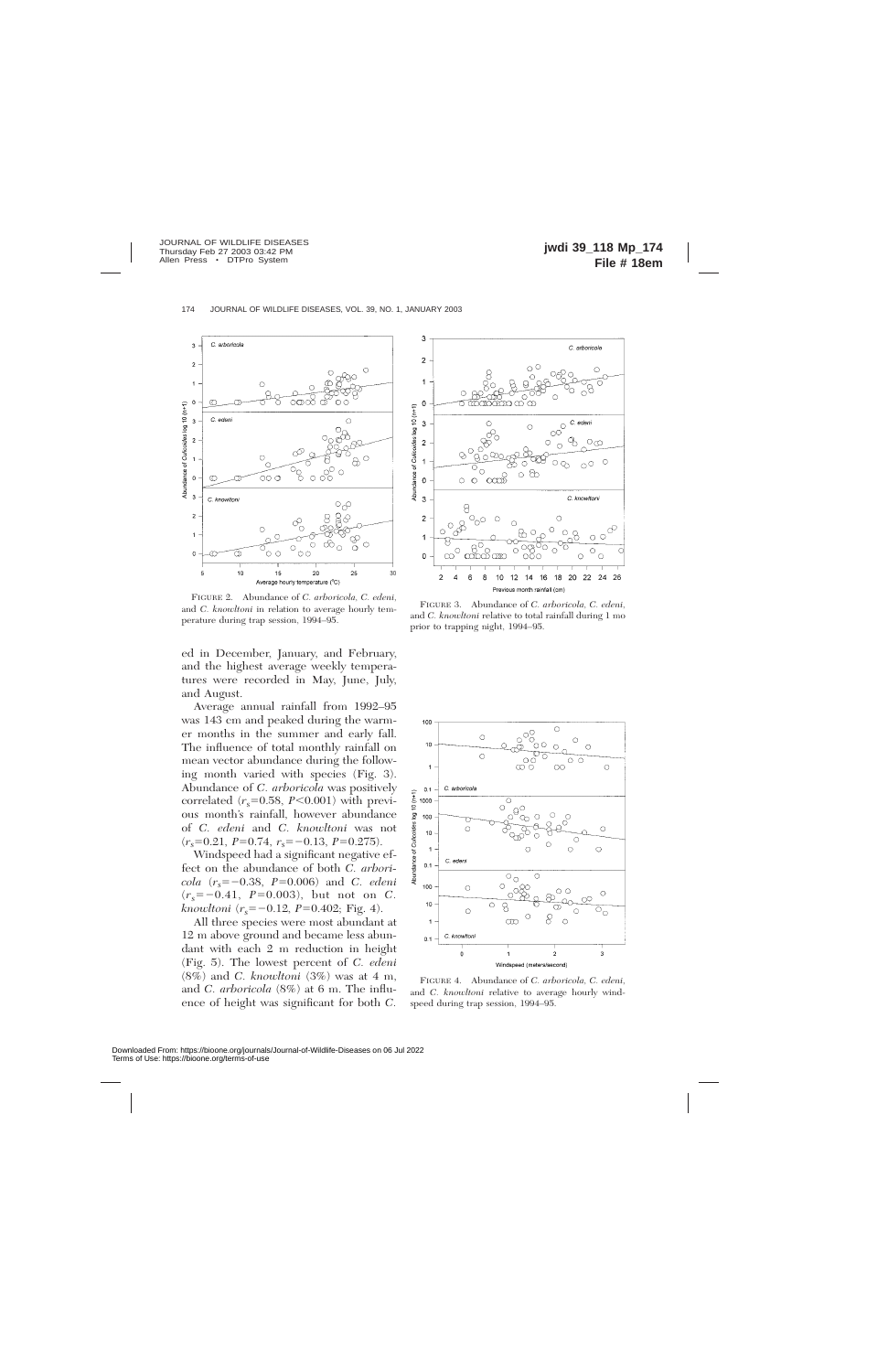

FIGURE 5. Abundance of *C. arboricola, C. edeni*, and *C. knowltoni* captured at five trap heights during 78 nights, 1994–95.

*arboricola* (F=2.58, *P*=0.037) and *C*.  $$ strong trend, we detected no significant effect of height on *C. edeni* abundance  $(F=4.99, P=0.061)$ .

### **Experimental infections**

The five most common ornithophilic *Culicoides* species became the focus of experimental transmission studies to identify species capable of supporting development and transmission of *H. danilewskyi.* Blue jays injected with slurries of ground *C. knowltoni, C. beckae* and *C. edeni* developed infections of *H. danilewskyi,* although those inoculated with *C. arboricola* and *C. stellifer* did not develop infections at 28 days post-infection (Table 2).

#### **DISCUSSION**

The subtropical climate and heterogeneity of habitat types occurring in central Florida contribute to the high diversity of *Culicoides* species found there. Fourteen species of *Culicoides* reported in this study was low in comparison to more than 50 species known to occur in Florida (Blanton and Wirth, 1979). Overall, the diversity of *Culicoides* species in this study was similar to that found at Archbold by Wirth (pers. comm.), with the addition of three additional species of relatively low abundance: *C. baueri, C. hinmani,* and *C. bickleyi.* Because the mosaic of habitat types at Archbold provides a wide variety of oviposition and larval development sites, more detailed sampling is likely to reveal even more species breeding in vegetation and wet areas not sampled in this study.

*Culicoides insignis* was the most abundant species captured in light trap collections, making up 53.4% of the entire collection. *Culicoides edeni* represented 24.4% of the total collection and was the most abundant ornithophilic species, followed by *C. knowltoni, C. stellifer, C. beckae,* and *C. arboricola.* These five ornithophilic species represented 46% of the total collection and 99% of the ornithophilic collection. These data support other work in south Florida by Atkinson (1988) who also found that *C. insignis* was the most abundant *Culicoides* species and *C. edeni* was the most abundant ornithophilic spe-

TABLE 2. Results of inoculation of single species of *Culicoides* pools into blue jays. A single pool of each species was inoculated into a single lab reared blue jay.

| <b>Species</b> | Number of<br>flies injected | Status of inoculated jay                             |
|----------------|-----------------------------|------------------------------------------------------|
| C. edeni       |                             | gametocytes observed 14 days post-inoculation        |
| C. knowltoni   | 19                          | gametocytes observed 12 days post-inoculation        |
| C. stellifer   | 18                          | gametocytes not observed by 28 days post-inoculation |
| C. arboricola  | 22                          | gametocytes observed 12 days post-inoculation        |
| C. backae      | 16                          | gametocytes not observed by 28 days post-inoculation |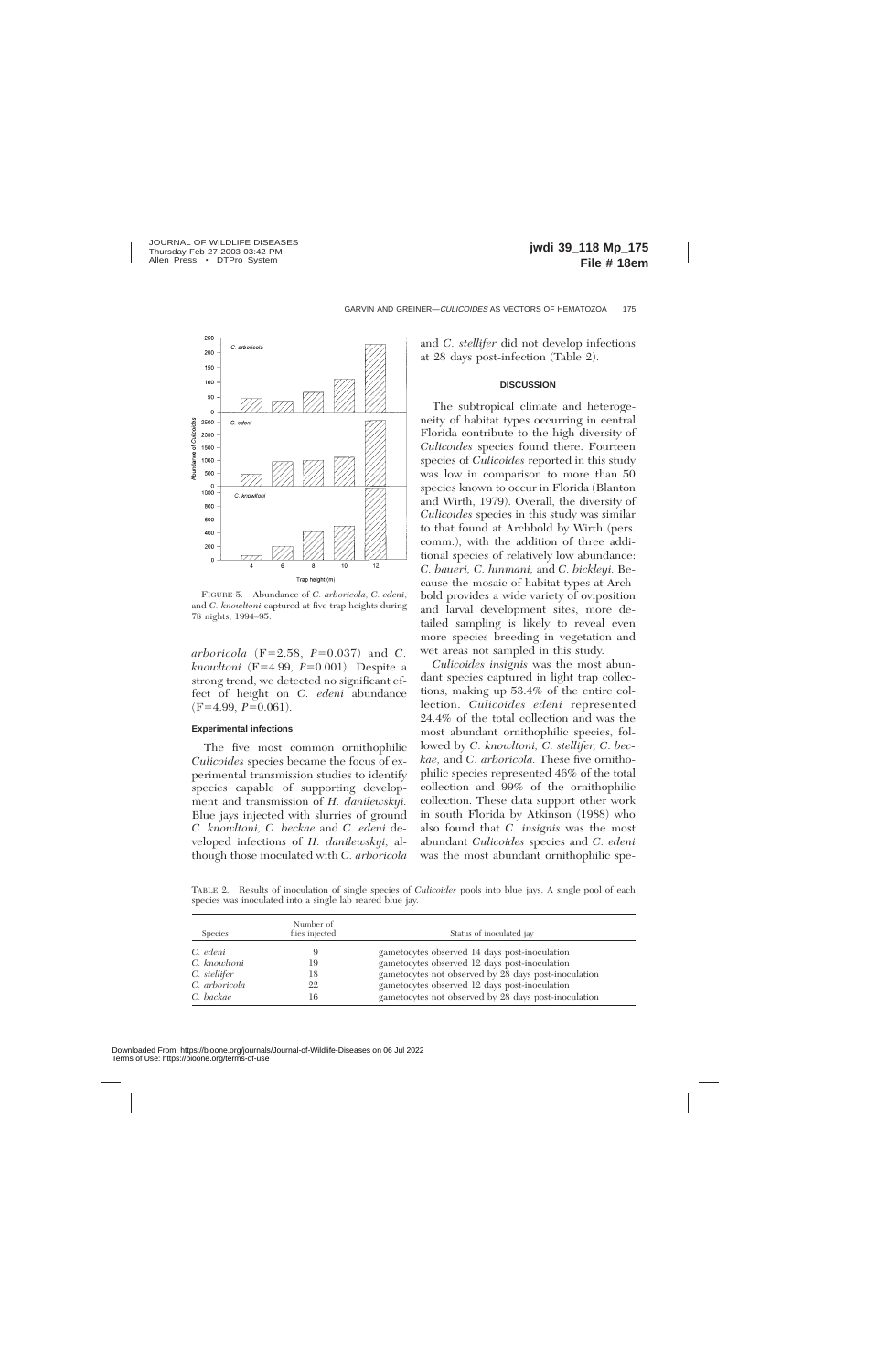cies followed by *C. knowltoni, C. stellifer,* and *C. arboricola.*

*Culicoides stellifer* was captured in blue jay-baited Bennett traps, representing the first biting record of this species on a passerine bird. Given the high abundance of *C. edeni,* its absence from Bennett traps is curious. Atkinson et al. (1988) captured both *C. edeni* and *C. arboricola* in Bennett traps baited with turkeys at Fisheating Creek in south Florida. The difference may be because of the relatively greater attraction of *C. edeni* and *C. arboricola* to turkeys over blue jays due to their greater mass and proportionally greater production of carbon dioxide and heat. All of these species do feed on blue jays as indicated in the experimental infection portion of our study.

The seasonal abundance of *C. edeni, C. arboricola,* and *C. knowltoni* was generally greatest during the spring and summer and lowest during the winter. These results were similar to the seasonal variation in abundance of these species described by Atkinson et al. (1988). Abundance of both *C. edeni* and *C. knowltoni* was significantly correlated with mean hourly trapping night temperature. Abundance of *C. arboricola* was positively correlated with total rainfall during the month preceding each trapping night, perhaps a result of the accumulation of water in treehole breeding sites following rainy periods. The abundance of *C. edeni* at the well-drained sandhill site might indicate that this species is more of a generalist in its larval habitats than previously thought, possibly depositing eggs in tree holes, other wet depressions in vegetation, or the gutters of a nearby cabin. In contrast, abundance of *C. knowltoni* was not significantly correlated with rainfall. Although the larval habitats for this species are not known, increased rainfall may flood breeding sites and prevent oviposition or development of larvae.

Spatial factors, such as vertical distribution of potential vector species (Tanner and Turner, 1974; Henry and Adkins, 1975) are critical in evaluating their role in

hematozoa transmission. The relative abundance of the three likely vector species, *C. edeni, C. arboricola,* and *C. knowltoni* was greatest at 12 m. Therefore, each species forages in close proximity to mean nest height of blue jays at Archbold, which averaged 11 m (Tarvin and Garvin, 2002). Furthermore, although roosting height was not evaluated, on the several occasions when blue jays were observed at dusk, they moved to roost sites in large slash pines, at heights greater than 10 m above the ground. This position in the forest canopy makes it likely that *C. edeni, C. arboricola,* and *C. knowltoni* feed regularly on nesting and roosting blue jays. However, roosting height is relevant to vector host interaction only if vector species feed during the crepuscular and nocturnal periods when jays are roosting. Although most *Culicoides* species prefer to feed during crepuscular or nocturnal periods (Kettle, 1965, 1977), peak activity varies among species (Blanton and Wirth, 1979). Atkinson et al. (1988) studied the activity cycles of *C. arboricola, C. edeni,* and *C. knowltoni* at Fisheating Creek, 19 km south of Archbold and found that all three species were crepuscular and nocturnal, with most biting activity occurring within the first hour after sunset. This crepuscular and nocturnal activity, combined with vertical stratum preferences of 10–12 m above the ground, places these three species in the forest canopy at a time when they are most likely to encounter roosting blue jays.

Of the five most abundant ornithophilic species of *Culicoides* at Archbold (Table 1), *C. edeni, C. knowltoni,* and *C. arboricola* are capable of supporting sporogonic development of *H. danilewskyi* infections, and, therefore, probably serve as the natural vectors in Florida. In addition to these vector species, Bennett and Fallis (1960) found *C. crepuscularis, C. stelobezziodes,* and *C. sphagnumensis* also capable of supporting sporogonic development of *H. danilewskyi* in Canada. Both *C. edeni* and *C. arboricola* also were found to support sporogonic development of *H. meleagridis*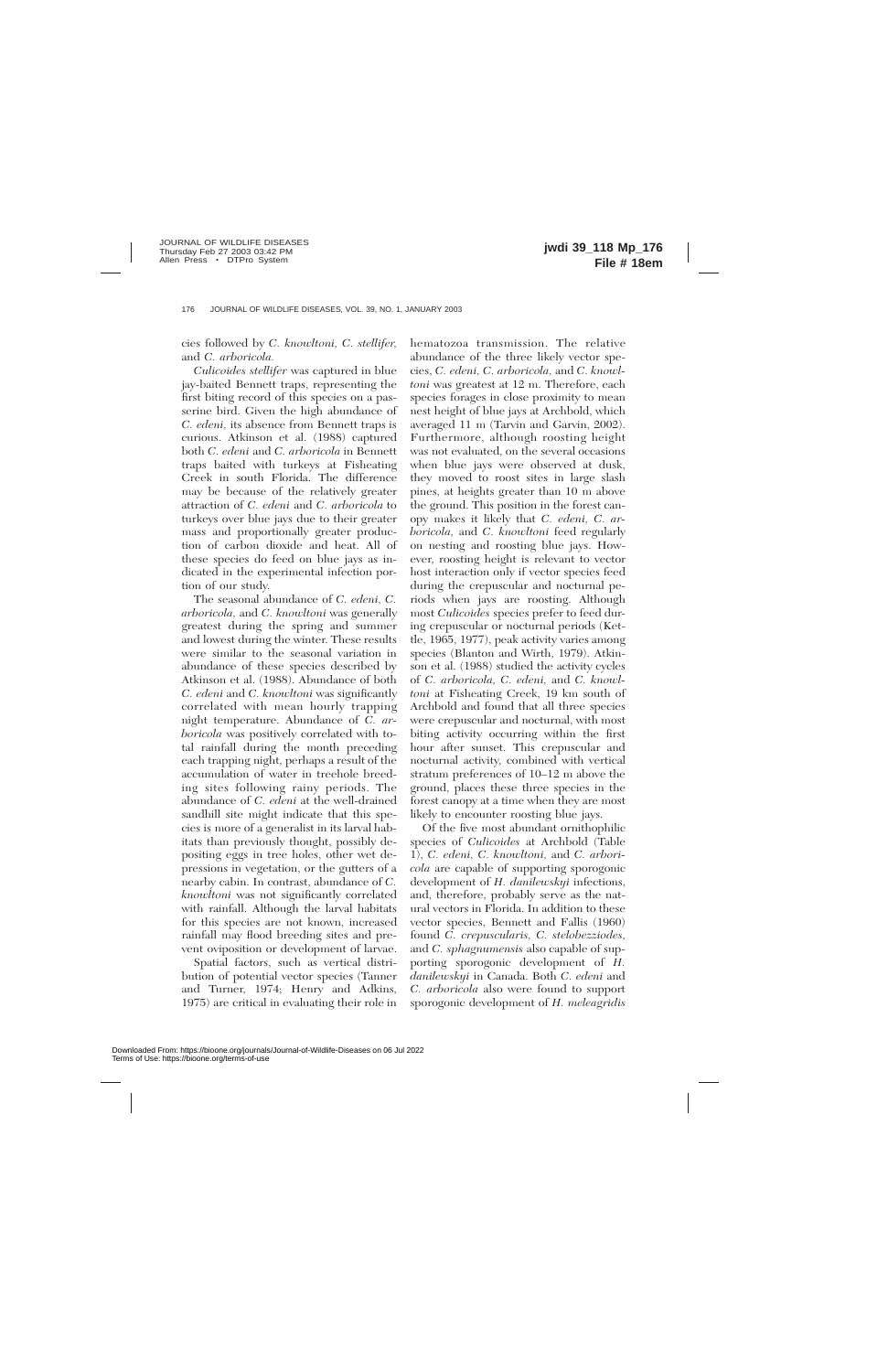(Atkinson et al., 1983). Gametocytes were first observed in the peripheral circulation of jays injected with *C. knowltoni* and *C. arboricola* on day 12 post-infection and in *C. edeni* on day 14 post-infection. This prepatent period is similar to that observed in other studies of *Haemoproteus* species transmitted by *Culicoides* (Fallis and Wood, 1957; Fallis and Bennett, 1960).

The absence of sporogonic development in *C. stellifer* and *C. beckae* may have been due to our methods of preparing or injecting the slurry. Because only one species-specific slurry of *Culicoides* was injected into a single jay, mishandling or damage of sporozoites during slurry preparation may have resulted in false negatives.

Hippoboscid flies also are capable of transmitting species of *Haemoproteus* (Adie, 1925), however, the absence of these flies on hundreds of jays handled during a concurrent study (Garvin and Greiner, 2003) suggests they are either not present, or are at very low abundance at Archbold and, therefore, are not important in the transmission cycle.

*Culicoides edeni* is likely to be the most important vector of *H. danilewskyi* in blue jays in south Florida. In addition to being physiologically capable of supporting sporogonic development and the most abundant ornithophilic species, its temporal and spatial overlap with nesting and roosting jays indicates that it is probably the most important vector of *H. danilewsky*i in southcentral Florida. Similarly, *Culicoides knowltoni* and *C. arboricola* also are likely to contribute to transmission, but to lesser degrees given their relative abundance. In studies of *H. meleagridis* in wild turkeys in south Florida (Atkinson, 1988) concluded that *C. edeni* was the primary vector involved in transmission, although *C. arboricola* also supported sporogonic development. Other less abundant species of *Culicoides* not included in our experimental infections may also be involved in transmission. These include *C. crepuscularis,*

known to transmit *H. danilewskyi* in Canada and *C. hinmani,* capable of supporting development of *H. meleagridis* (Atkinson et al., 1983) and likely involved in its transmission to wild turkeys in south Florida (Atkinson et al., 1988). Studies of natural transmission of avian haematozoa in other species of birds in south Florida should focus on *C. edeni* as the most likely vector species, but also consider the involvement of the less abundant species.

### **ACKNOWLEDGMENTS**

We thank J. Fitzpatrick, D. Forrester, B. Homer, D. Kline, R. Littell, and M. Spalding, G. Woolfenden, and K. Tarvin for advice and critical review of this manuscript. We thank S. Lindemann, J. Jawor, A. Remley, and K. Tarvin for assistance with field work. Willis W. Wirth confirmed *Culicoides* species identifications and shared his knowledge and collections of *Culicoides* from Archbold.

This study was made possible by generous funding from the Department of Pathobiology at the University of Florida, Archbold Biological Station, Frank Chapman Memorial Fund (American Museum of Natural History), National Society of Sigma Xi, and Oberlin College.

# **LITERATURE CITED**

- ABRAHAMSON, W. G., A. F. JOHNSON, J. N. LAYNE, AND P. A. PERONI. 1984. Vegetation of the Archbold Biological Station, Florida: An example of the southern Lake Wales Ridge. Florida Scientist 47: 209–250.
- ADIE, H. 1925. Nouvelles recherches sur la sporogonie de *Haemoproteus columbae.* Archives de l'Institut Pasteur d'Algerie 3: 9–15.
- ATKINSON, C. T. 1988. Epizootiology of *Haemoproteus meleagridis* (Protozoa: Haemosproina) in Florida: Potential vectors and prevalence in naturally infected *Culidoides* (Diptera: Ceratopogonidae). Journal of Medical Entomology 25(1): 39–44.
- , D. J. FORRESTER, AND E. C. GREINER. 1983. Experimental vectors of *Haemoproteus meleagridis* Levine from wild turkeys in Florida. Journal of Wildlife Diseases 19: 366–368.
- , D. J. FORRESTER, AND E. C. GREINER. 1988. Epizootiology of *Haemoproteus meleagridis* (Protozoa: Haemosporina) in Florida: Seasonal transmission and vector abundance. Journal of Medical Entomology 25: 45–51.
- BENNETT, G. F. 1960. On some ornithophilic bloodsucking diptera in Algonquin Park, Ontario, Canada. Canadian Journal of Zoology 38: 377–389.
- , AND R. F. COMBS. 1975. Ornithophilic vec-